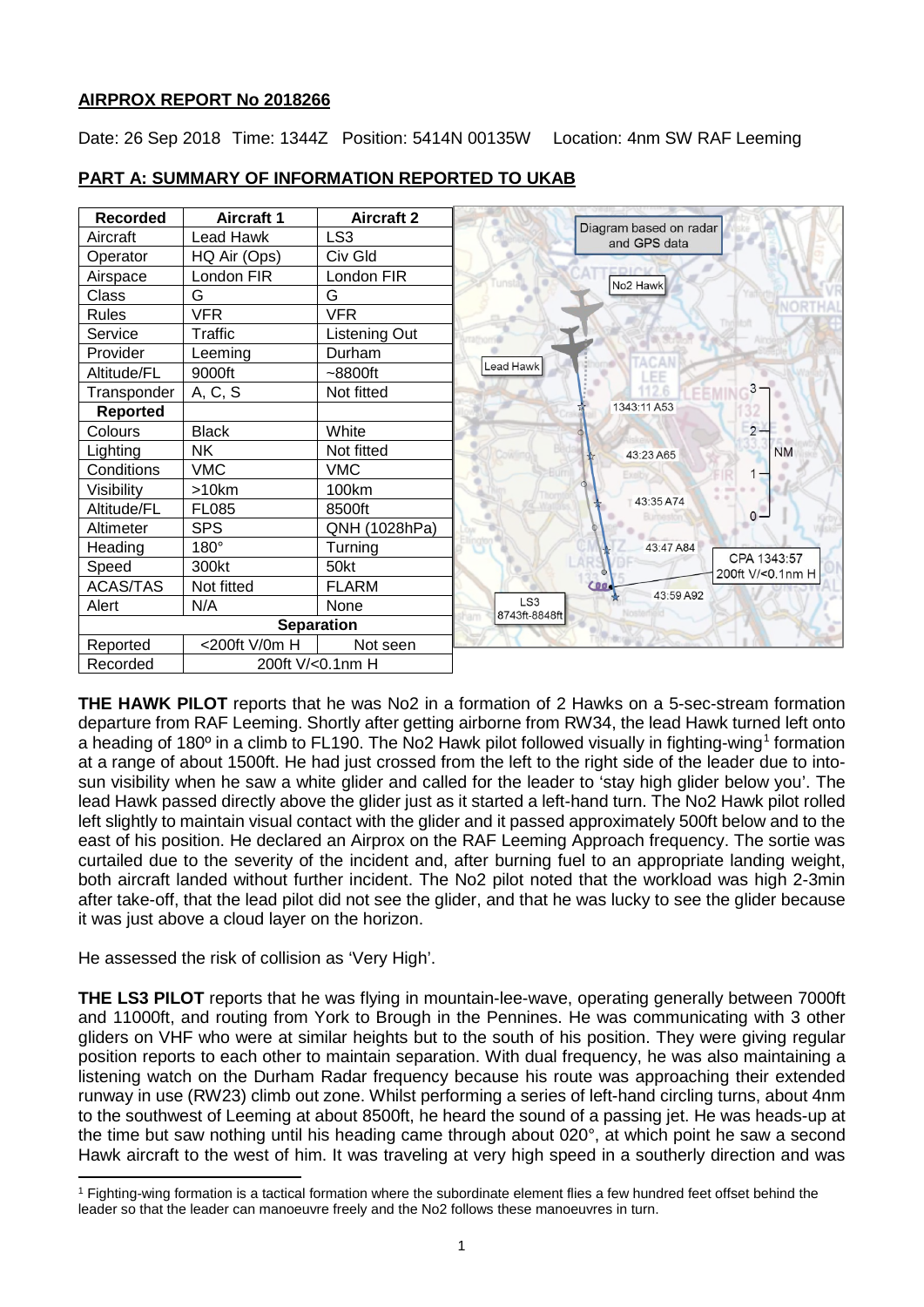visible for about 3sec prior to being abeam his position, about 200ft above and 150m horizontally. As it came past, the Hawk banked slightly towards him (left-wing low) which he interpreted as confirmation of visual contact. No avoiding action was required with the second aircraft. The glider pilot noted that the only confirmation of the first aircraft was the sound of it passing. He received no FLARM warnings and understood the Hawk was not fitted with FLARM.

He did not make an assessment of the risk of collision with the first Hawk.

**THE LEEMING APPROACH CONTROLLER** reports that the Hawk pair departed on a southerly track, climbing to FL190, to position for handover to Swanwick Central, for a POL-WAL CAS crossing. The formation was 6nm south of Leeming and had steadied on his heading of 180°, passing about 9000ft, when the lead Hawk pilot called an Airprox against a glider, reported 300ft below the formation. At no stage did the controller see a positive radar return which he could have believed to be a glider. It was only when the Supervisor zoomed his radar display into the 5nm range that the faintest of returns became visible. This return was shown on the FLARM display; however, because he had not seen any contacts in the corresponding position on his screen he did not ask the Supervisor to interrogate FLARM, iaw local procedures. He did subsequently call two contacts, both believed to be gliders, enhanced by FLARM derived information, well to the south of the Airprox position, before handing the formation to Swanwick (C) for their CAS transit.

**THE LEEMING SUPERVISOR** reports that the Approach controller informed him that the Hawk formation had reported an Airprox with a glider. The Supervisor was at his control position in the ACR, immediately donned his headset, and listened to the Approach frequency whilst simultaneously watching the radar display. He could see the primary and secondary returns for the Hawk pair but no conflictor that could have been the glider. He then interrogated the FLARM display (within a minute of the Airprox being declared) and saw a return that correlated with the reported height of the glider in the corresponding position. He did not know if FLARM was active on this glider prior to the Airprox. Subsequently, a faint primary radar return was displayed on his screen which then became intermittent. Once the Hawk formation had decided to continue en-route, the Approach controller handed them to Swanwick (Mil) Central and was relieved from his post in order to write up this DASOR.

### **Factual Background**

The weather at Leeming was recorded as follows:

METAR EGXE 261350Z 23010G21KT 9999 BKN013 17/14 Q1028 GRN TEMPO BKN016 WHT=

The RAF Leeming Controller's Order Book contains an order relating to use of FLARM data, as follows:

### **Order No 50 – FLIGHT ALARM (FLARM)**

1. **Use of Flight Alarm (FLARM) derived data**. Gliders equipped with Flight Alarm (FLARM) can be viewed by ATC by way of a computer display within the Approach Control Room. The use of FLARM derived information for providing traffic information is severely restricted as the data derived cannot be fully assured therefore crews should not routinely request such information nor should controllers rely solely on it. The information derived from FLARM equipped air systems can only be used under the following conditions:

a. If a definite risk of collision exists and the controllers believes the provision of FLARM derived altitude/height information would assist the pilot; the phrase 'FLARM indicates' will prefix any altitude/height information.

b. The information should only be relayed to the controller via the ATC Supervisor/ATCO IC on request by the controller or when the ATC Supervisor/ATCO IC deems the information pertinent. This is to ensure that the controller is not distracted by monitoring a dislocated computer screen to the detriment of maintaining SA on the controlling air picture.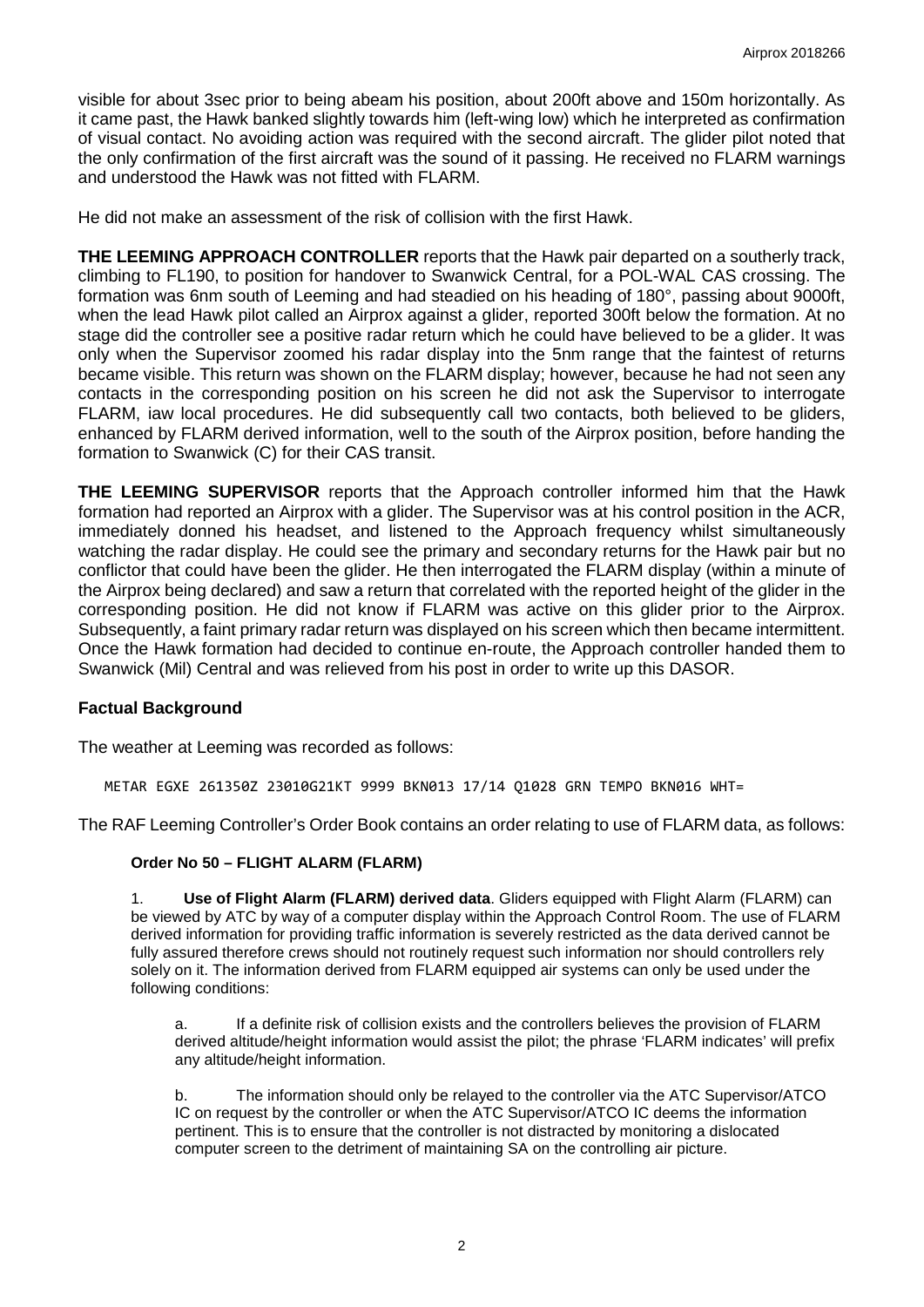c. ATC Supervisors/ATCO ICs will receive bespoke instruction on interrogating the FLARM display and the limitations of use to ensure the information passed is deemed appropriate and / or necessary.

#### 2. **FLARM Restrictions.** The following restrictions apply when utilising FLARM:

a. FLARM derived information is not to be used for the purposes of controlling, planning or offering altitude/height de-confliction advice to air systems.

b. FLARM derived information can only be used to supplement radar contact information displaying in primary only on the radar display where a definite risk of collision exists.

c. FLARM derived data should be given within 1 minute of the timestamp, if the timestamp exceeds 1 minute then controllers are to inform pilots of how old the information is.

d. Controllers are not to view / use the FLARM display when the Supervisor/ATCO IC is not in the ACR.

e. If doubt exists over the correlation of primary contact with the FLARM display the pilot is to be informed that FLARM information is unavailable.

f. De-confliction advice is to be provided based primary radar position only.

### **Analysis and Investigation**

### **Military ATM**

An Airprox occurred on 26 Sept 18 at approximately 1340UTC, 6nm south of RAF Leeming between a pair of Hawks and an LS3 glider. The Hawk formation was receiving a Traffic Service from Leeming Approach, the glider was not receiving an Air Traffic Service (ATS) but was maintaining a listening watch on both a glider frequency and Durham Tees Valley Approach.

Having been informed of the Airprox, the Leeming Approach Controller was not able to see the glider on radar although, some 40sec later, having decreased the range of his radar from 40nm to 5nm, the Supervisor was able to identify a faint radar return which was later identified as the LS3 following interrogation of FLARM.

This radar replay was conducted using NATS radars that are not utilised by RAF Leeming. The radar replay supplied did not show the incident. Analysis of the provided radar replay showed a primary radar return within 0.5nm of the reported Airprox position but this radar return disappeared some 1min 40sec prior to the incident taking place, whilst the aircraft are on diverging headings.

The Hawk formation was correctly identified and placed under an appropriate ATS. Both the controller involved, and the ATC Supervisor reported that no radar return was visible on the screen at the time of the incident and therefore no Traffic Information was passed. Given these facts, the actions of the controller involved were appropriate.

### **UKAB Secretariat**

 $\overline{a}$ 

The Hawk and LS3 pilots shared an equal responsibility for collision avoidance and not to operate in such proximity to other aircraft as to create a collision hazard<sup>[2](#page-2-0)</sup>. If the incident geometry is considered as head-on or nearly so then both pilots were required to turn to the right<sup>[3](#page-2-1)</sup>. If the incident geometry is considered as converging then the Hawk pilot was required to give way to the LS3<sup>[4](#page-2-2)</sup>. If the incident geometry is considered as overtaking then the LS3 pilot had right of way and the Hawk pilot was required to keep out of the way of the other aircraft by altering course to the right<sup>[5](#page-2-3)</sup>.

<span id="page-2-0"></span><sup>2</sup> SERA.3205 Proximity. MAA RA 2307 paragraphs 1 and 2.

<span id="page-2-1"></span><sup>3</sup> SERA.3210 Right-of-way (c)(1) Approaching head-on. MAA RA 2307 paragraph 13.

<span id="page-2-2"></span><sup>4</sup> SERA.3210 Right-of-way (c)(2) Converging. MAA RA 2307 paragraph 12.

<span id="page-2-3"></span><sup>5</sup> SERA.3210 Right-of-way (c)(3) Overtaking. MAA RA 2307 paragraph 14.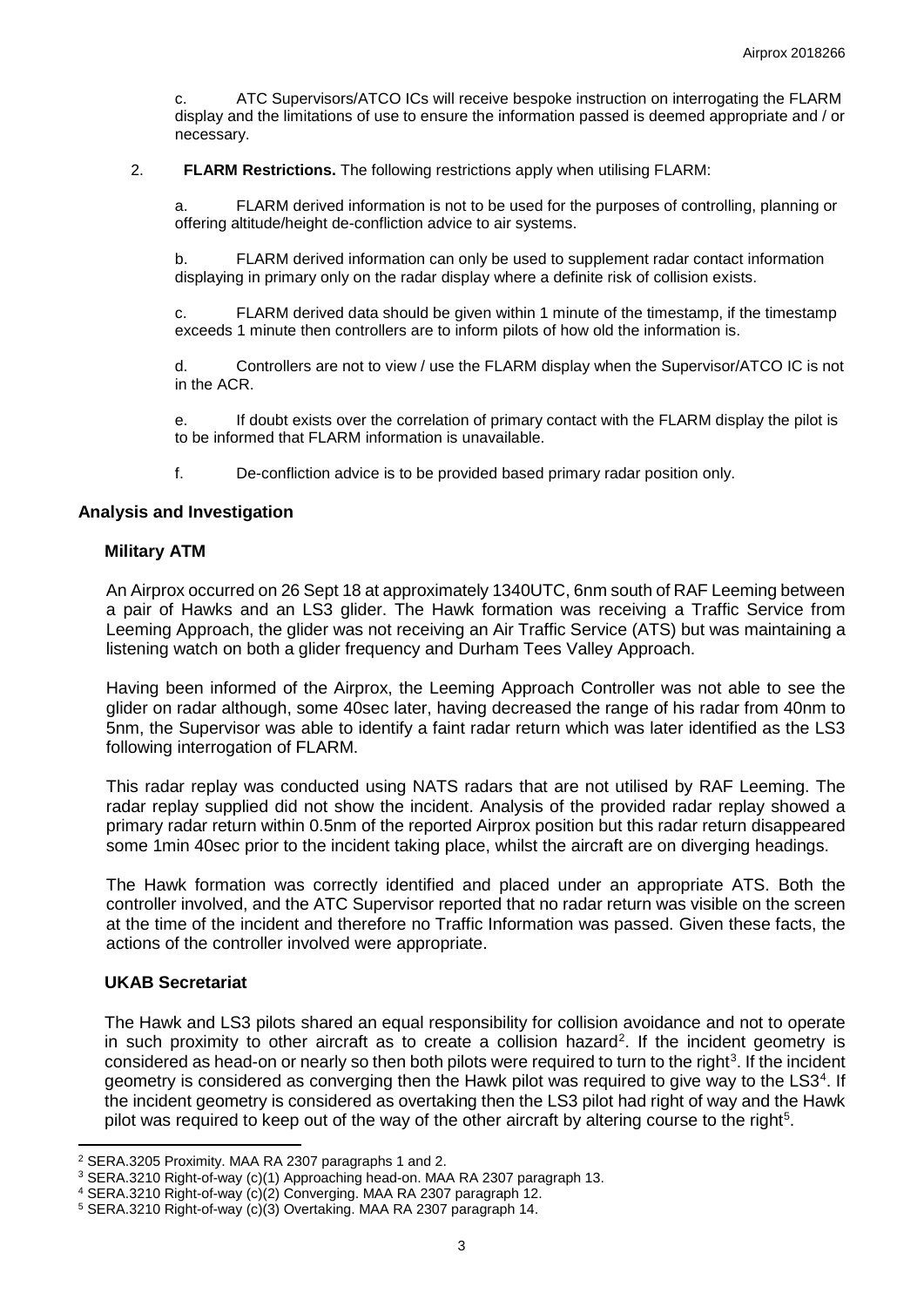## **Comments**

## **HQ Air Command**

This incident took place in Class G airspace above the RAF Leeming MATZ. Plan-to-avoid was unavailable in this encounter as neither pilot had – or could be expected to have had – information on the area of operation or routing of the other aircraft. The Hawks had selected an appropriate Air Traffic Service for the conditions (a Traffic Service) but the glider did not show on primary radar and therefore there was no reason for the controller to ask for the FLARM information to be interrogated. Therefore, the only viable barrier that existed in this encounter was see and avoid – gliders are notoriously difficult to detect visually and this led to the lead Hawk not seeing the glider and the second Hawk only spotting the glider at a late stage.

The glider pilot was entitled to operate in the area and was communicating with other gliders to ensure deconfliction. Assuming that these other gliders were FLARM equipped (thus providing an electronic conspicuity MAC barrier) he may have been better served to contact Leeming on his VHF radio, informing them of his position. He is to be applauded for the forethought of maintaining a listening watch on the Durham Approach frequency, but if ATC is not provided with position reports then it is highly unlikely that the controllers will be able to steer traffic around them.

The unit investigation has recommended that visits and presentations to local gliding clubs be conducted to increase awareness of how airfields and gliding clubs can best share the busy airspace in this area.

# **BGA**

We commend the No2 Hawk pilot for his lookout, given that the glider would most likely have been very difficult to spot. We understand the constraints that the Leeming controllers are working under with FLARM and are most grateful that it is installed and can be used, but in this case it appears that there was sufficient information available to have avoided the airprox but for procedural reasons this did not happen, which is disappointing.

## **Summary**

An Airprox was reported when a Hawk and a LS3 glider flew into proximity near Leeming at 1344hrs on Wednesday 26<sup>th</sup> September 2018. Both pilots were operating under VFR in VMC, the Hawk pilot in receipt of a Traffic Service from Leeming Approach and the LS3 pilot listening out on the Durham Tees Valley Radar frequency.

# **PART B: SUMMARY OF THE BOARD'S DISCUSSIONS**

Information available consisted of reports from both pilots, radar photographs/video recordings, reports from the air traffic controllers involved and reports from the appropriate ATC and operating authorities.

Members first discussed the glider pilot's actions and, although he was commended for proactively listening out on the Durham ATSU frequency, members unanimously agreed that this did not provide a barrier of much substance. Whilst a listening watch could provide SA to a glider pilot, it would be much more productive to establish 2-way contact and inform the ATSU of their current position and planned intentions. A controller member felt it likely that, in this instance, a Durham controller may well then have informed Leeming of the glider's position, if they had felt that the glider was a factor to Leeming traffic. Other members felt that there was no imperative to contact a local ATSU whilst in wave at almost 9000ft, and that resolution to the conflict lay squarely with the regulations governing use of FLARM data in the Leeming ATSU. The Board acknowledged that this was a wider issue than just the Leeming ATSU, and discussed the use of FLARM data across ATC units.

The RAF ATC advisor stated that current regulations only permitted use of FLARM data under specific conditions, and that this was due to the unverified nature of the data. Simply put, it was not certified for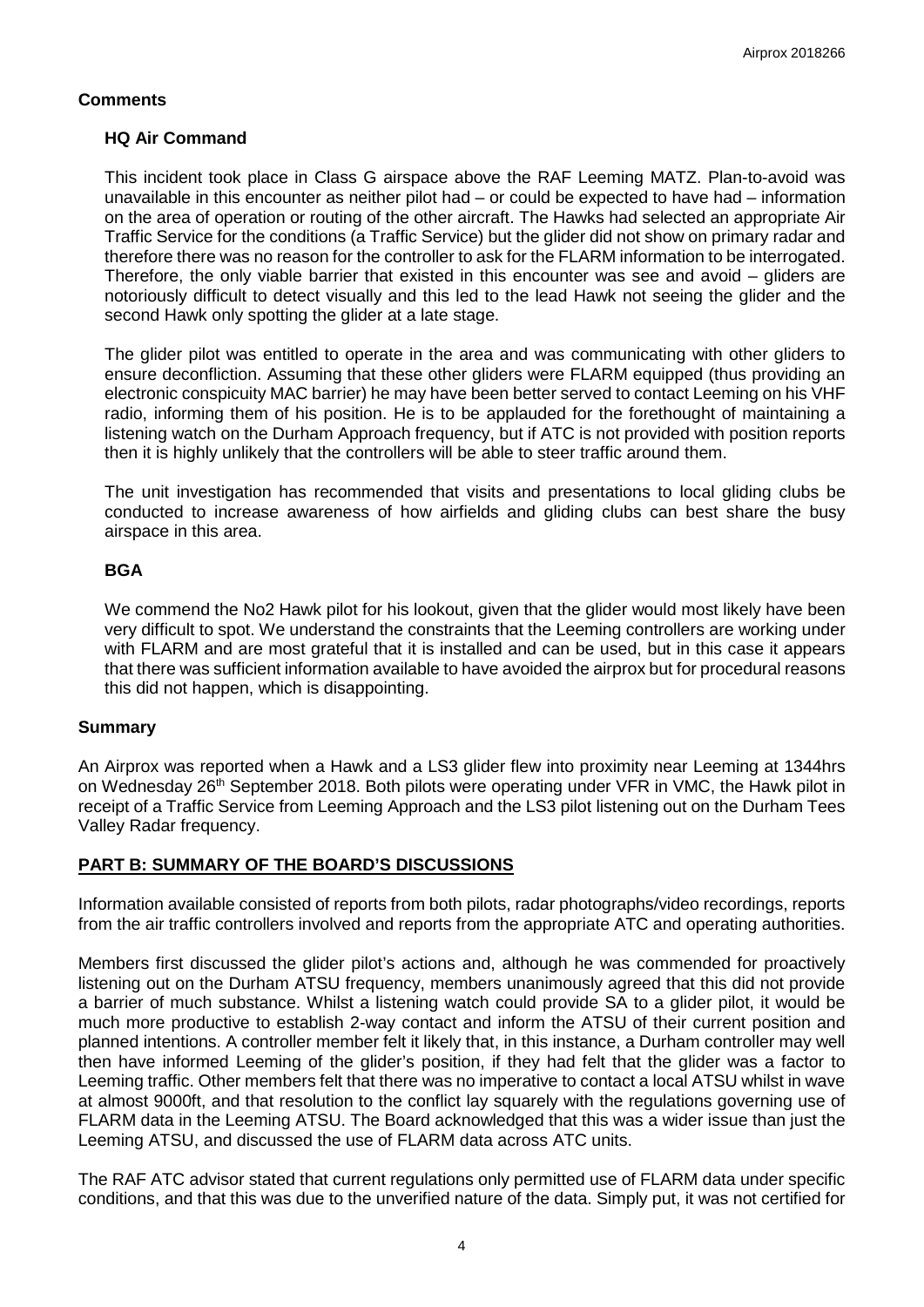use in an ATC context, but could be used to support SA given prior information from a certified source (e.g. a primary radar contact). The advisor informed the Board that this was at least in part due to the uncertified nature of FLARM and the 'safety of life' requirements implicit in ATC systems providing Traffic Information to other traffic. Members accepted that the safety aspects of these ATC systems were such that adoption of new systems required a careful and measured approach. However, members pointed out a number of inconsistencies. The unknown degree of latency of FLARM displays was often cited as a factor against using FLARM data. Whilst this was certainly a factor with internethosted FLARM information, displays that were fed directly from FLARM receivers did not suffer to the same extent. Even with internet-hosted displays, FLARM data includes a time-stamp, which could be used to selectively display or occult FLARM traffic if desired, computed from the FLARM time-stamp and server/computer clock. Another example of inconsistency was the use of pilot position reporting as a means of passing Traffic Information to other traffic; a pilot's position report could be in error by a number of miles but this was still used by controllers to provide information to other pilots. Finally, members were also aware of local assessments by ATSUs comparing primary radar data with FLARM data and finding a level of correlation that was less than the position and latency boundaries of the radar system itself (such that the use of FLARM-derived data was actually providing a measure of primary radar accuracy). Ultimately, members unanimously agreed that the current situation was not acceptable. Although there may be good grounds not to use stand-alone FLARM data to provide SA for controlling purposes, it appeared at face-value that the data was compatible with overriding safety concerns and, given its widespread adoption by the gliding community and others, more specific use of FLARM by ATC should be considered. Consequently, the Board resolved to recommend that, 'The CAA and MAA review the regulations and procedures pertaining to ATC use of 'unassured data' such as FLARM for the provision of Traffic Information'.

Returning to the issue of the Airprox itself, members agreed that the cause had been that neither pilot saw the other aircraft. The discussion on risk resolved around the fact that although the vertical separation at CPA had been of the order of 200ft, the closing speed and variable nature of lift for the glider was such that a serious risk of collision had existed, where providence had played a major part in the aircraft not colliding.

## **PART C: ASSESSMENT OF CAUSE AND RISK**

Cause: Cause: A non-sighting by both pilots.

Degree of Risk: A.

Recommendations: The CAA and MAA review the regulations and procedures pertaining to ATC use of 'unassured data' such as FLARM for the provision of Traffic Information.

### Safety Barrier Assessment<sup>[6](#page-4-0)</sup>

In assessing the effectiveness of the safety barriers associated with this incident, the Board concluded that the key factors had been that:

### **ANSP:**

l

**Regulations, Processes, Procedures and Compliance** were assessed as **partially effective** because the existing ATC FLARM procedures were considered sub-optimal.

**Situational Awareness and Action** were assessed as **ineffective** because the glider did not appear on radar and therefore the controller could not provide Traffic Information to the Hawk formation.

<span id="page-4-0"></span><sup>&</sup>lt;sup>6</sup> The UK Airprox Board scheme for assessing the Availability, Functionality and Effectiveness of safety barriers can be found on the **UKAB Website**.